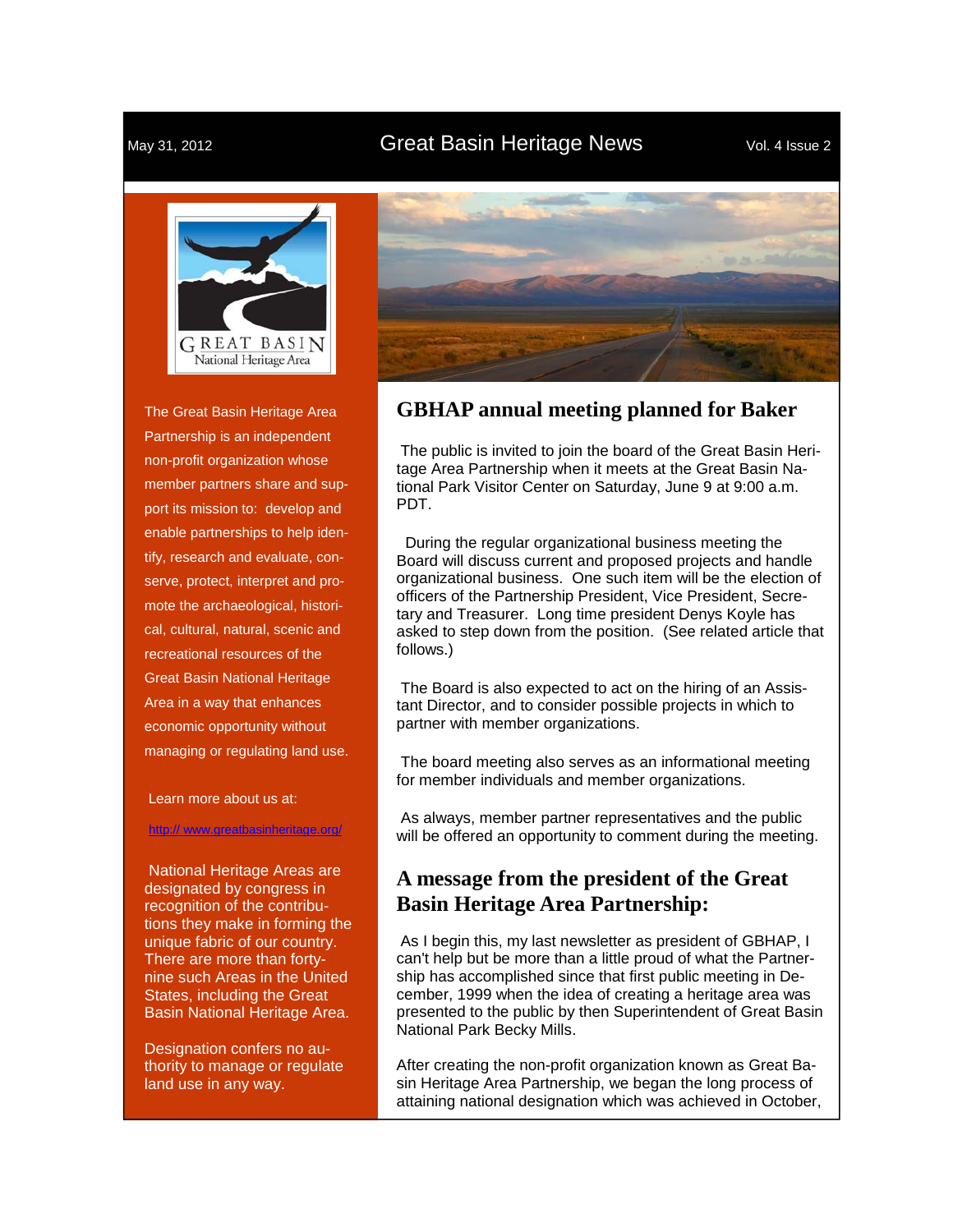#### **GREAT BASIN HERITAGE NEWS**

**GBH News is the newsletter of the Great Basin Heritage Area Partnership.** 

**GBH NEWS is published quarterly. All issues are posted on the GBNHP website. Copies are e-mailed to GBHAP partners and associates.** 

**GBH NEWS will accept articles from partners or interested parties on heritage issues or events occurring within the Great Basin National Heritage Area. Articles may include photos (preferably in JPG format) accompanied by a cover letter with the author's name, address and telephone number. They may be mailed to:** 

**GBH News PO Box 78 Baker, NV 89311** 

**or e-mailed to: greatbasinheritage@wirelessbeehive.com**

**Great Basin Heritage Area Partnership Board:**

| PresidentDenys Koyle            |
|---------------------------------|
| TreasurerJulie Gianoli          |
| DirectorsJane Beckwith          |
| Josephine Huntsman              |
| Cheryl Noriega                  |
|                                 |
| Virginia Sanchez                |
| Greg Seymour                    |
| Delaine Spilsbury               |
| Dave Tilford                    |
| <b>Bookkeeper Susan Wetmore</b> |

#### **Become involved…**

**GBHAP seeks partners to join us as supporters, funders, operators of heritage features, volunteers, or even as critics.** 

**Contact us at: PO Box 78 Baker, NV 89311 or e-mailed to greatbasinheritage@wirelessbeehive.com**

2006. During the process, I had the experience of testifying before the Senate sub-committee on National Parks and working with Senator Reid's office in writing the legislation. Also, as president of the Heritage Area, I attended one annual meeting of the Association of National Heritage Areas (ANHA) and I was invited to two meetings in Washington, D.C. to participate in Heritage Area funding discussions between NPS and ANHA. While funding issues still are the major concern of all Heritage Areas and not always to our satisfaction, it is gratifying that we were and will continue to be included in the discussions.



During these years leading up to designation, we produced brochures and pamphlets, conducted public scoping meetings, created a website, and participated in community workshops and projects.

In 2008, we hired our first executive director Greg Seymour who assisted in setting up the financial structure required by the Park Service and began work on the management plan. After Greg's resignation, we hired Dan Gooch in 2009 who has spent most of the last two years working on the management plan which is now

*GBHAP President Denys Koyle* 

completed and waiting approval by the National Park Service and the Secretary of Interior. Producing the plan in-house, instead of hiring a firm to produce it, saved us tens of thousands of dollars and we have a product of which we can be justifiably proud.

We have created a viable organization that is on sound footing. And we are now in the position of hiring an assistant director who will work with the executive director and our bookkeeper, Susan Wetmore.

The friendships made along the way have been the most satisfying aspect of this journey. I thoroughly enjoyed working with both Greg and Dan. Past Board members Tonia Harvey, Glen Swalberg, Gordon Chatland and Bob Sanderson were important in the initial stages of the Partnerships especially Tonia who served as President for over five years. And current Board members, thank you for all your support and friendship. Superintendents, Becky Mills, Kathy Billings, Cindy Nielson and Andy Ferguson believed in us and have all offered invaluable support as have NPS staff, especially Anita Hansen, Gretchen Luxenberg and Linda Stonier.

And I would like to give a special thanks to Bill Farrand who kept us focused and pretty much on a timeline that worked. Bill began working with us when he was with the NPS Rivers and Trails program. And in the two years between designation and the hiring of paid staff, he volunteered his own time to keep us moving forward. His help was invaluable.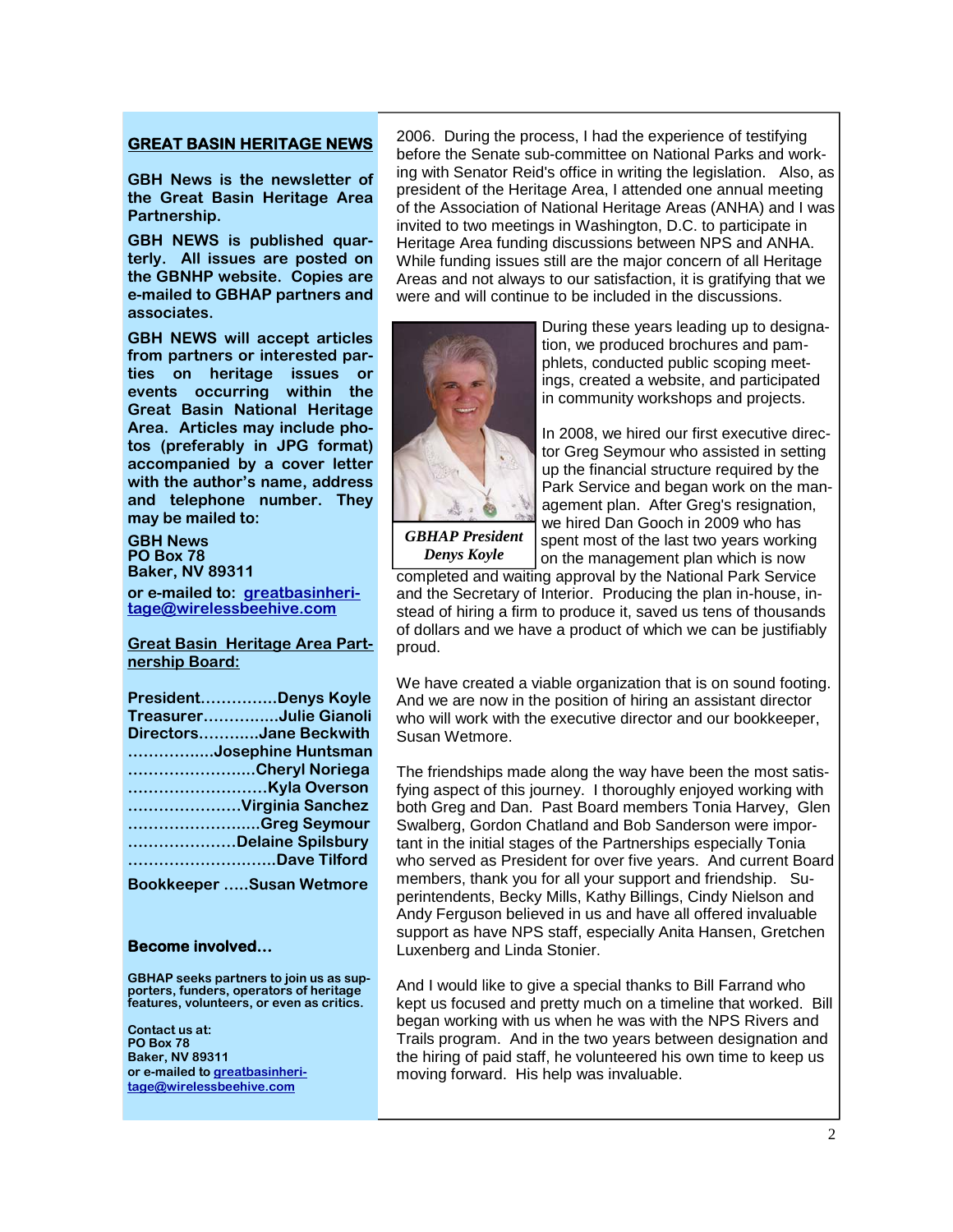There are many other people we have worked with as consultants and volunteers who have assisted in our development. Thanks to all of you.

I will remain as a Board member and intend to spend a good part of this year working to get some education projects into the local schools and involving the youth in our communities more. We have so many worthwhile projects to tackle. It will be fun to see what we can accomplish.

Denys Koyle, President

#### **Planned tour provides spirit for this newsletter edition**

The Board of the Great Basin Heritage Area Partnership believes it is important and valuable for all of the partners in the heritage area to have the opportunity to learn about heritage features in other parts of the Heritage area and to know what other partners are doing. That is why at the Board's last meeting in February they proposed to fund and promote a tour of the heritage features of Millard County for partners and stakeholders of White Pine County. The original intention was to have the tour in May but transportation plans (bus availability) became difficult. The tour is still in planning and a date will be announced when settled. At a later date a similar tour will be planned of the heritage features in White Pine County for Millard County partners and stakeholders.

 Many of the articles in this edition of the newsletter have been prepared in the same spirit of sharing intended by the board. Consider reading the newsletter sort of a virtual tour. This edition features short and longer stories about features and events in both counties.



#### **Photo contest may provide promotional opportunity**

Our Nevada Heritage Area partners may want to keep in mind the potential promotional value of having a picture of their heritage facility, activity or event win a published spot in the *Nevada Magazine*'s 2012 Great Nevada Picture Hunt. This is the magazine's 35<sup>th</sup> annual photo contest.

 To enter submit your photos via e-mail to Tony deRonnebeck, art director of *Nevada Magazine*, at:

tony@nevadamagazine.com . Enter up to a total of eight photos. Maximum file size is 2MB per image at 72 dpi in JPG format (at least 6 inches wide). Upon notification, finalists will be asked to provide a high-resolution (10-by-12-inches at 300 dpi or greater) version of their photo(s) for reproduction. Maximum of 8MB per e-mail due to mailbox restrictions. Entries must be received by 5 p.m. (PDT), Friday, June 29, 2012.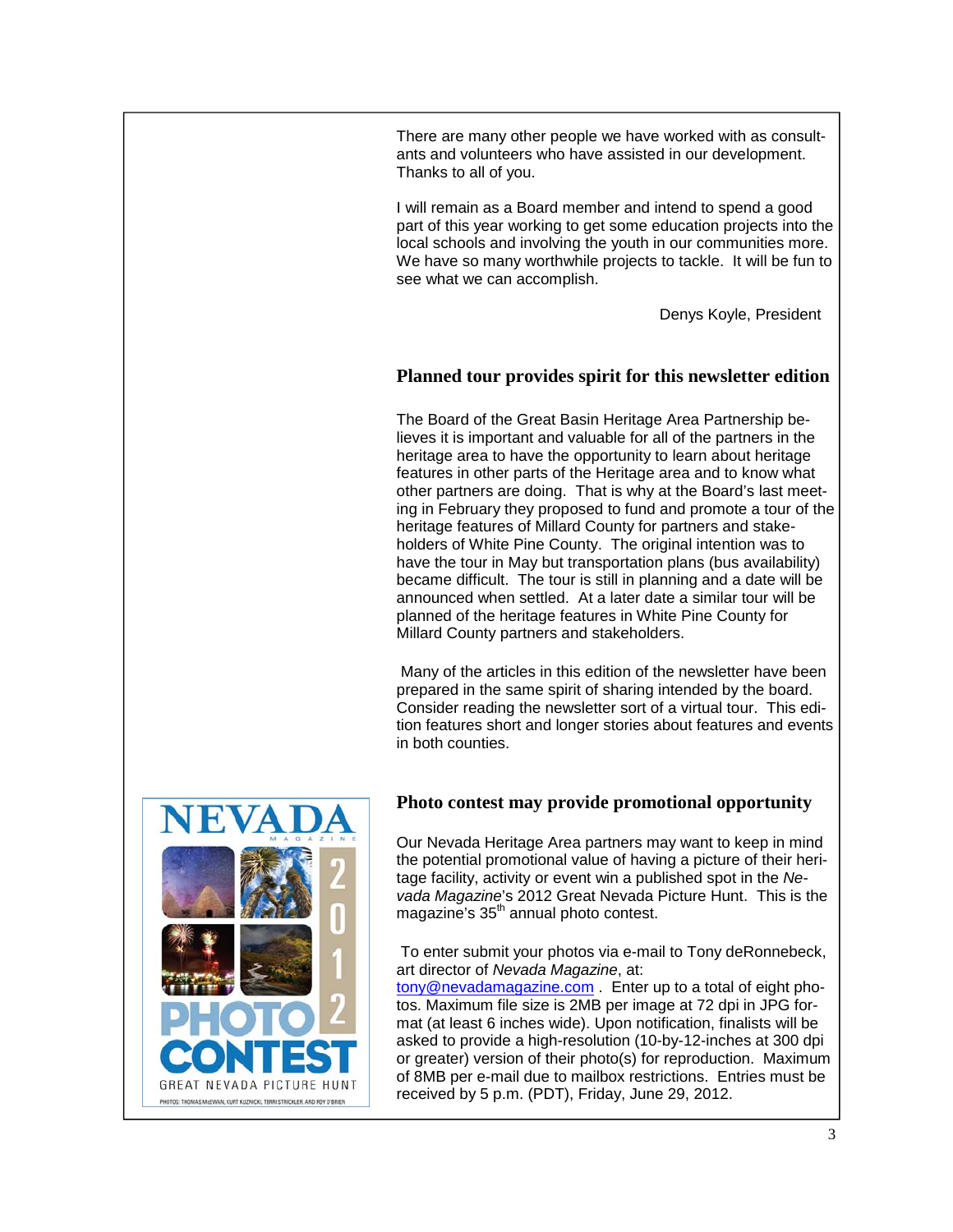There are eight categories for submission: GRAND PRIZE

CITY LIMITS Winner and runner-up for best urban image. WIDE OPEN Winner and runner-up for best rural scenic image.

NATURE Winner and runner-up for best wildlife image.

PEOPLE Winner and runner-up for best human-interest image. PHOTO ILLUSTRATION Winner and runner-up for best photo illustration (includes HDR images).

EVENTS Winner and runner-up for best event or show image. THEN & NOW Re-create vintage images from Nevada's past.

 To view past photo contest winners or for more contest details visit nevadamagazine.com

#### **Pony Express re-ride passes through Heritage Area**

Once again this year the National Pony Express Association will conduct its annual re-ride over the entire 1,966 mile route of the Pony Express National Historic Trail from California to Missouri, June 13-23, 2012.

Riders will pass through the Great Basin National Heritage Area on Saturday, June 16.



### **Soaring heats up with summer in Ely**



As summer temperatures begin to build in June, gliding enthusiasts will again troop to Ely's Yelland Airfield to be towed into the updrafts for lengthy (and often record breaking) soaring flights.

Ely Soaring Center is the launch point for some of the most spectacular soaring flight in the world. Thanks to the unique geographic characteristics of the outlying area, glider pilots from all over the globe travel to Ely to experience a flying experience not available anywhere else.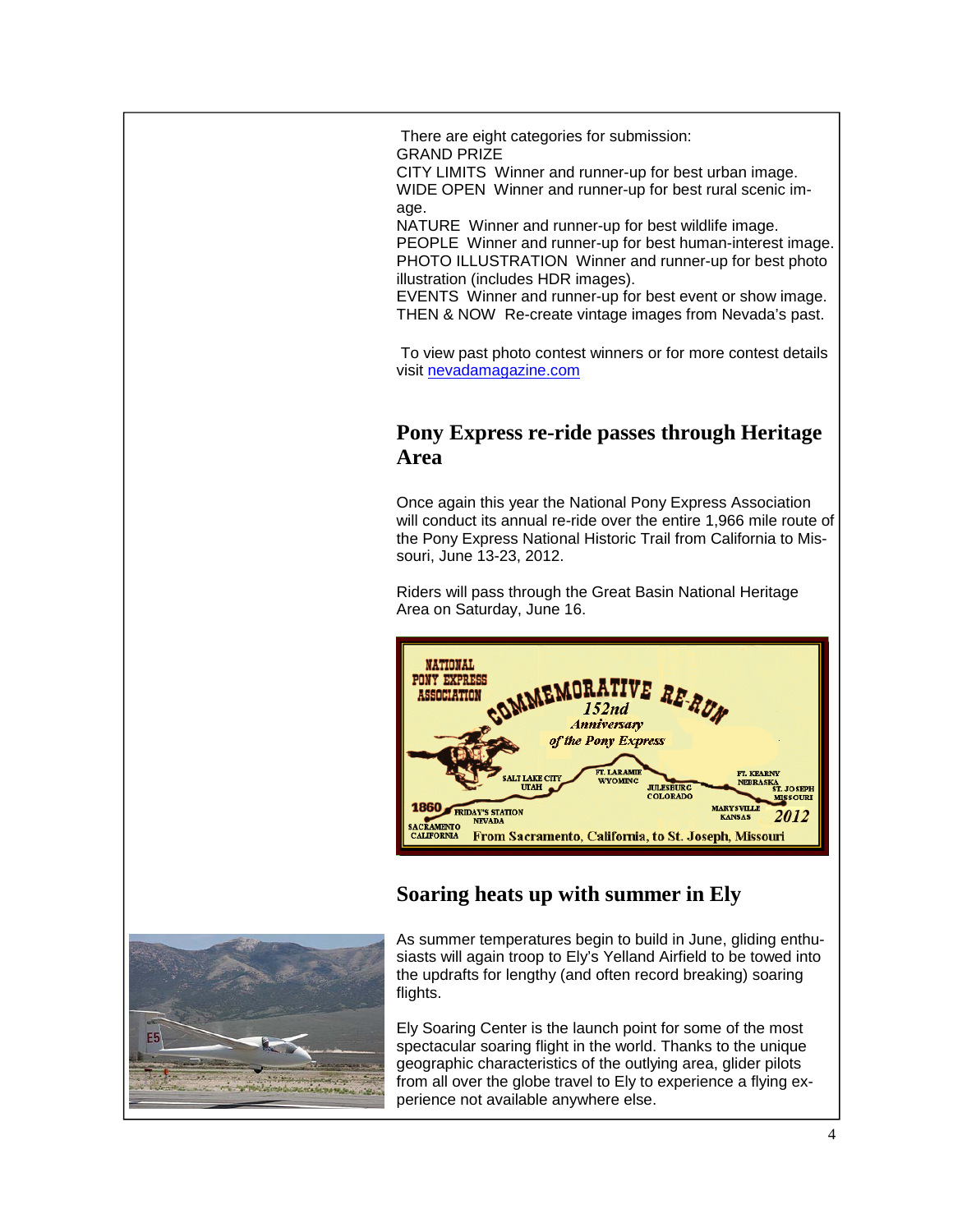Being in one of the more remote places in the lower 48 states, the soaring center is positioned to provide direct access to almost unlimited open, uncongested air space for spectacular flights.

Professional, experienced pilots are invited to bring their gliders and enjoy favorable and challenging soaring conditions that are not suitable for beginning pilots. The soaring facility in Ely does provide tie downs or the aircraft, oxygen refills and of course powered tows into the air.

Unfortunately glider rides are not available for passersby. Gliding enthusiasts may get more information at: http://elysoaringcenter.com/ .

#### **State Historic Preservation Office looks to revise these symbols of Nevada's past**

By RONALD M. JAMES Originally Published in Nevada Magazine May/June 2012



*Photo: Matthew B. Brown (Unionville, Marker 145)* 

Anticipating the 1964 centennial celebration of Nevada's birth, the state erected a historical marker in 1963, the first in a series that has amounted to more than 270.

This original monument might have memorialized Nevada's 1864 admission to the Union in the midst of the Civil War, the 1905 founding of Las Vegas, or the important role downtown Reno played in early Nevada history. Instead, the first marker celebrates the Empire and Carson River Mills, once located near Carson City. The mills processed Comstock gold and silver ore in the 19th century. It was perhaps an inauspicious beginning for the marker program, but it typified what the commemorative plaques do best.

In the intervening five decades, wide-ranging groups of history enthusiasts have commissioned each marker to tell visitors something special about a wide variety of places. Much of the series focuses on small, intimate portraits of the past.

Marker 240 in Reno describes how the Coney Island amusement park entertained young people for several years beginning in 1909. The history of a mercantile store in Panaca is recounted on marker 93. Marker 86 reminds passersby that Tule Springs in Clark County has remarkable remnants from the ice age.

There are, of course, some weightier topics. Marker 190 describes the important life and career of Las Vegas founder Charles "Pop" Squires, while on the other end of the state, a marker deals with the fight of the century on July 4, 1910, when Jack Johnson defeated the "Great White Hope," Jim Jefferies, for the heavyweight championship. Reno remembers the event with marker 220.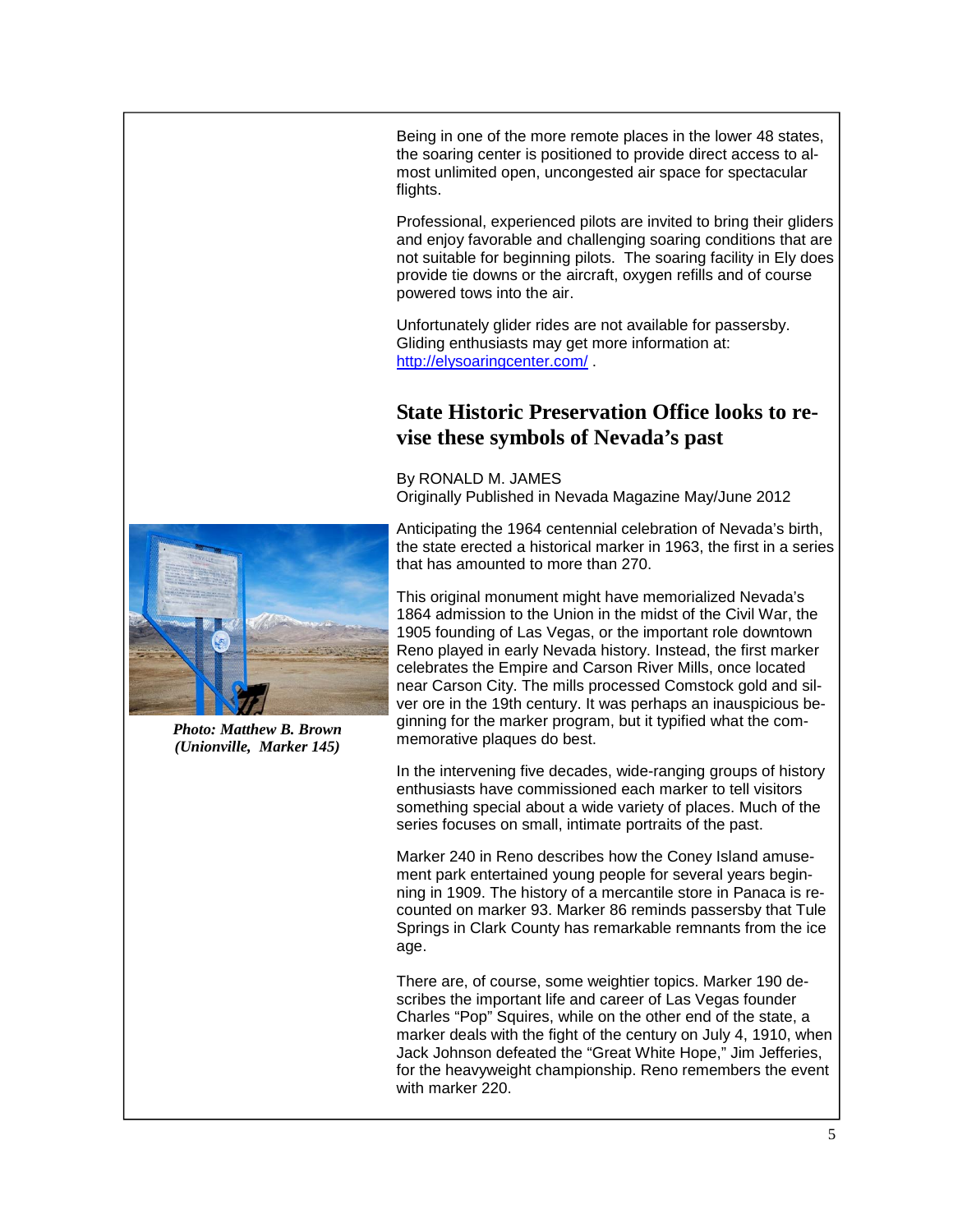The Nevada Division of State Parks originally created the Nevada Historical Marker series. The agency scattered nearly 200 plaques across the state, installing the monuments at a rate of about one a month. The program shifted to the State Historic Preservation Office in 1977, where staff added new markers, answering demand that all aspects of Nevada history receive acknowledgement.

Unfortunately, budget cutbacks slowed the program, and for years at a time, there were no new markers, and those in the field were subject to a harsh climate, little maintenance, and an occasional bullet.

The Nevada Commission on Tourism intermittently came to the rescue with funds to address what was too often becoming an embarrassment, as markers presented shabby faces to those who dropped by to have a look. More recently, the Nevada Department of Transportation has provided funding so that the markers could greet tourists with more dignity. But a greater problem lingered.

Anticipating Nevada's 150th birthday in 2014, the SHPO took stock of a program that has served the state so well for five decades. After reviewing the early marker texts with an eye on creating an online database, it became clear that several of the plaques needed to be reconsidered. Misspellings, grammatical errors, and an inclination to use quaint "old timey" words presented a less-than-professional message to visitors.

Reviewing more than 270 marker texts and revising many in fundamental ways took months of effort and volunteerism—the SHPO is supported by a grant from the National Park Service, which prohibits activity dealing with historical markers. This meant that employees had to read and edit the language in their own time. The final product offers a broad spectrum of ways to learn from Nevada's past. Because the office has placed the new marker texts online at nyshpo.org, there is an opportunity for an even wider audience to enjoy these tidbits from the past.

The program still lacks the funding to address markers that need to be changed. The online versions represent the way the texts will eventually appear, using language that is not always reflected in the field. To begin the process of changing the actual markers, the SHPO is asking for donations. Refurbishing the markers will open a new chapter in a program that has done such great work in promoting the state's heritage while welcoming its visitors.

And what of that first marker, placed near Carson City in 1963 at the start of a statewide effort to interpret the past? A few word changes aside, the text stands the test of time and the marker survives as a symbol of how Nevadans celebrate the legacy of their past.

# nevăda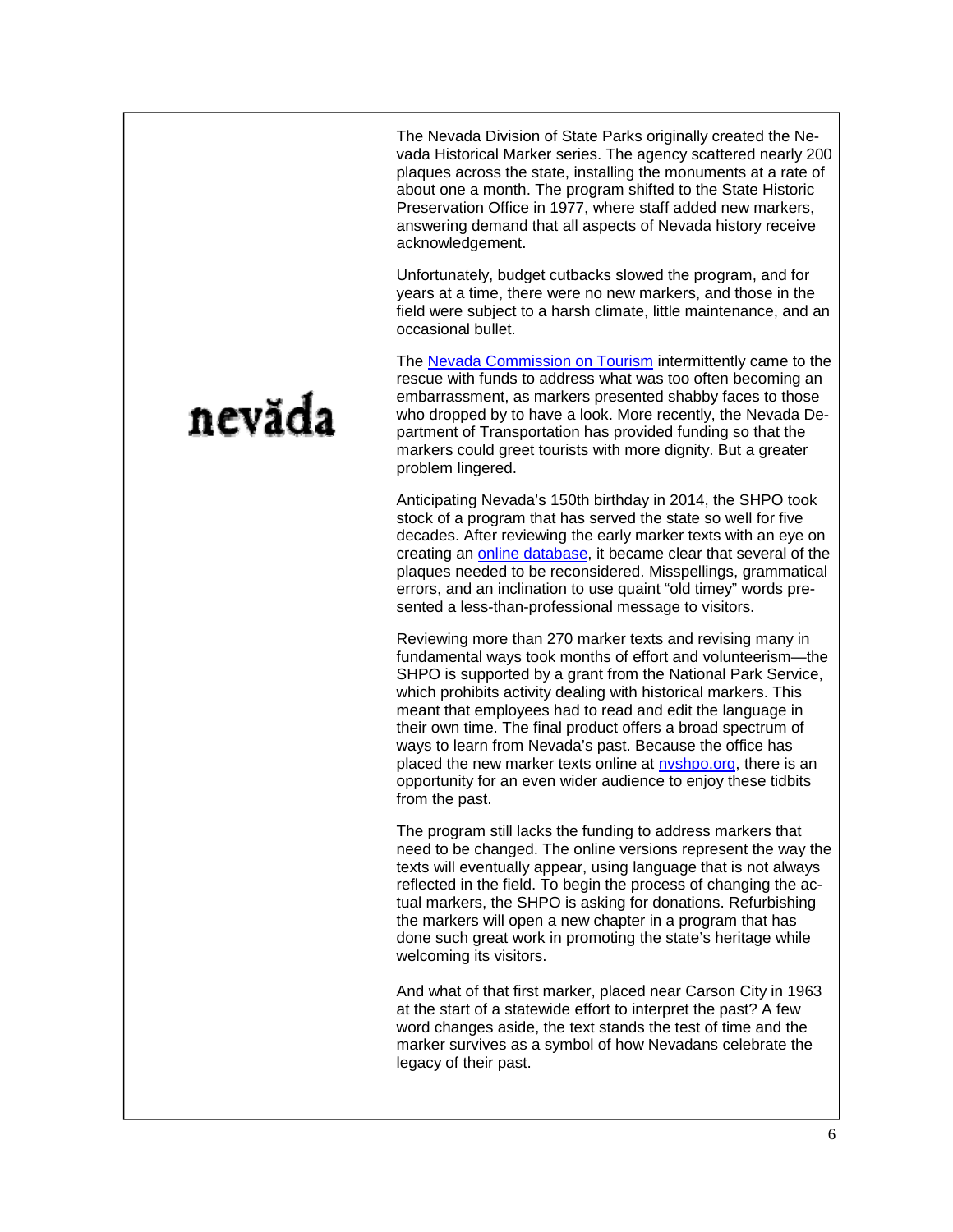### **Water war gets 'clock people' ticking**

 On March 12 the Los Angeles Times published an article by Ashley Powers telling the story of how Partnership board member Dave Tilford helped the Long Now Foundation to purchase land in the Great Basin National Heritage Area for potential construction of a clock intended to run for a millennium. The story continues to tell how a book called , "The Clock of the Long Now," written by Stewart Brand influenced Tilford's thinking and how the philosophy of the "Long Now" is being used to wage war on the attempt by the Las Vegas water district to pump water from the Spring Valley.

 View the whole story at: http://longnow.org/media/djlongnow\_media/press/pdf/02012031 1-Powers-WaterWarGetsClockPeopleTicking.pdf

## **Website lets the curious peek at NNRy yards**

 Did you know that the Nevada Northern Railway has a 24 hour webcam that surveys the rail yards so that visitors to the site can check out what is goi**ng** on there at any time? Visit the site at: http://www.nnry.com/Webcam/Webcam.htm

### **41st Nevada Railway Symposium planned**

On September 20-23, 2012 the Nevada Northern Railway National Historic Landmark will present its 41st Nevada Railway Symposium in Ely, Nevada. When attendees are not in symposium meetings, the NNRy locomotives are likely to be all steamed-up for viewing photos and rides. As a special treat, the NNRy plans to steam-up Nevada Northern Railway Wrecking Crane A and give a demonstration.

Here is what one of last year's attendees, Dan Markoff, had to say about the event:

This last September Ely, or more accurately East Ely, was the site of the 2011 Nevada Railroad Symposium. Some thought it too far to go, but a good bunch of us decided to make the trek to wonderful Ely and take a deep breath of history, natural beauty, freedom and railroads. It was one of the most enjoyable events I have ever attended. In Ely, the history of our great state is alive and well and thriving.

Ely, Nevada. It is out in the middle of nowhere. It is hundreds of miles from Las Vegas, Salt Lake City, Reno and just about every place else. But, in the case of Ely, this is the reason it is wonderful. It is not packed with crowds, smog, protestors, politicians, political correctness, and everything else that stifles freedom. Most of all it is not crammed with developers who

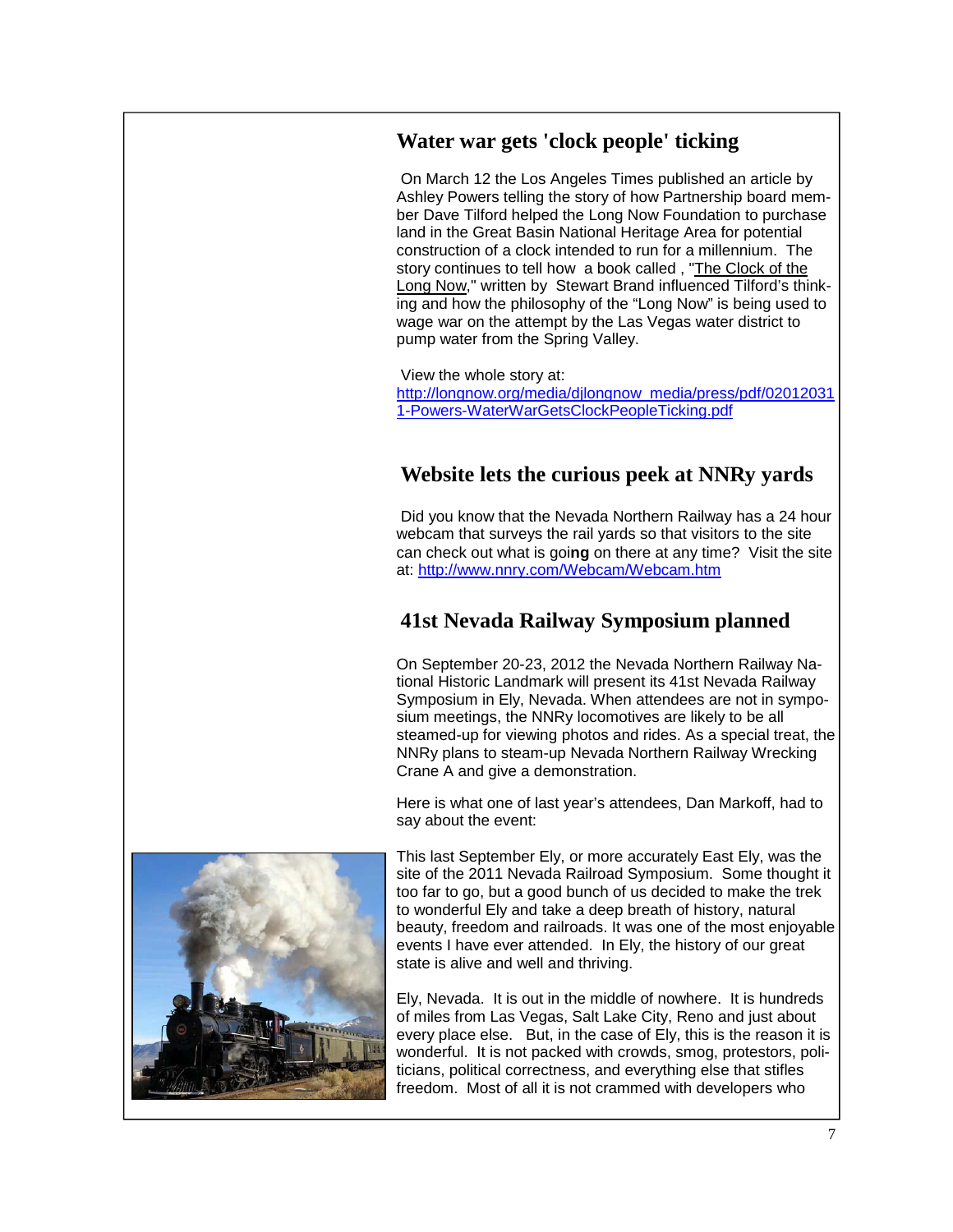have done their best to erase the natural beautiful charm of this old historic town with thousands of acres of stucco homes, glass buildings and parking lots. Ely is just Ely as it has always been, in a beautiful high setting, overlooking the Steptoe Valley and backed up by mountains reaching into the blue Nevada sky. The air is fresh and crisp with the gentle smells of sagebrush, pine, and . . . STEAM LOCOMOTIVES. Yup, Ely is one of those great places in our beautiful United States that is far away and pristine.

There were a number of speakers discussing various topics, from the history of the Nevada Northern locomotives, to historic locomotive coloration. Everyone had a power point presentation to augment their lectures.



Jim Wilke gave a presentation on the different paint and art schemes that locomotive builders used during the 19th century. Kyle Wyatt from the California State Railroad Museum gave a very informative talk on the regional roads and equipment that had the full attention of everyone. Mark Bassett, our host for the symposium and head honcho of the Nevada Northern, talked to us about various aspects of the Nevada Northern, which was repeatedly, punctuated by the sights and sounds of the NN #40 steaming through the rail yards just outside the freight house. Everyone was thoroughly enchanted with the ambiance of talking about railroad history, not in a dry academic environment, but with the actual equipment still running in our view just outside. I do not think anyone could have dreamed up a more fitting and magical setting for discussing railroad history.



I would venture to say, that everyone thoroughly enjoyed themselves over the three day event. A more perfect setting cannot be imagined. What is best is the breadth of information and interesting people that were in attendance. The group of about 60 or so was for me, just about the right size. Everyone had a chance to visit and exchange information with each other, walk through the yards and marvel at the incredible good fortune we have in this state to have the Nevada Northern.

I understand the Symposium will be held again next year in East Ely at the Nevada Northern. For those of you that missed this year's event you really missed a very special time. For those that believe Ely was too far to go, then you missed a truly wonderful and interesting event.

### **Topaz Museum groundbreaking planned**

The Topaz Museum Board (TMB) has received a \$714,314 grant from the National Park Service (NPS) for a capital outlay project to build the Topaz Museum and Education Center. The ground breaking ceremony will be Aug. 4, 2012 in Delta, Utah. The Board has been conducting a capital campaign in order to complete the \$2.3 million project.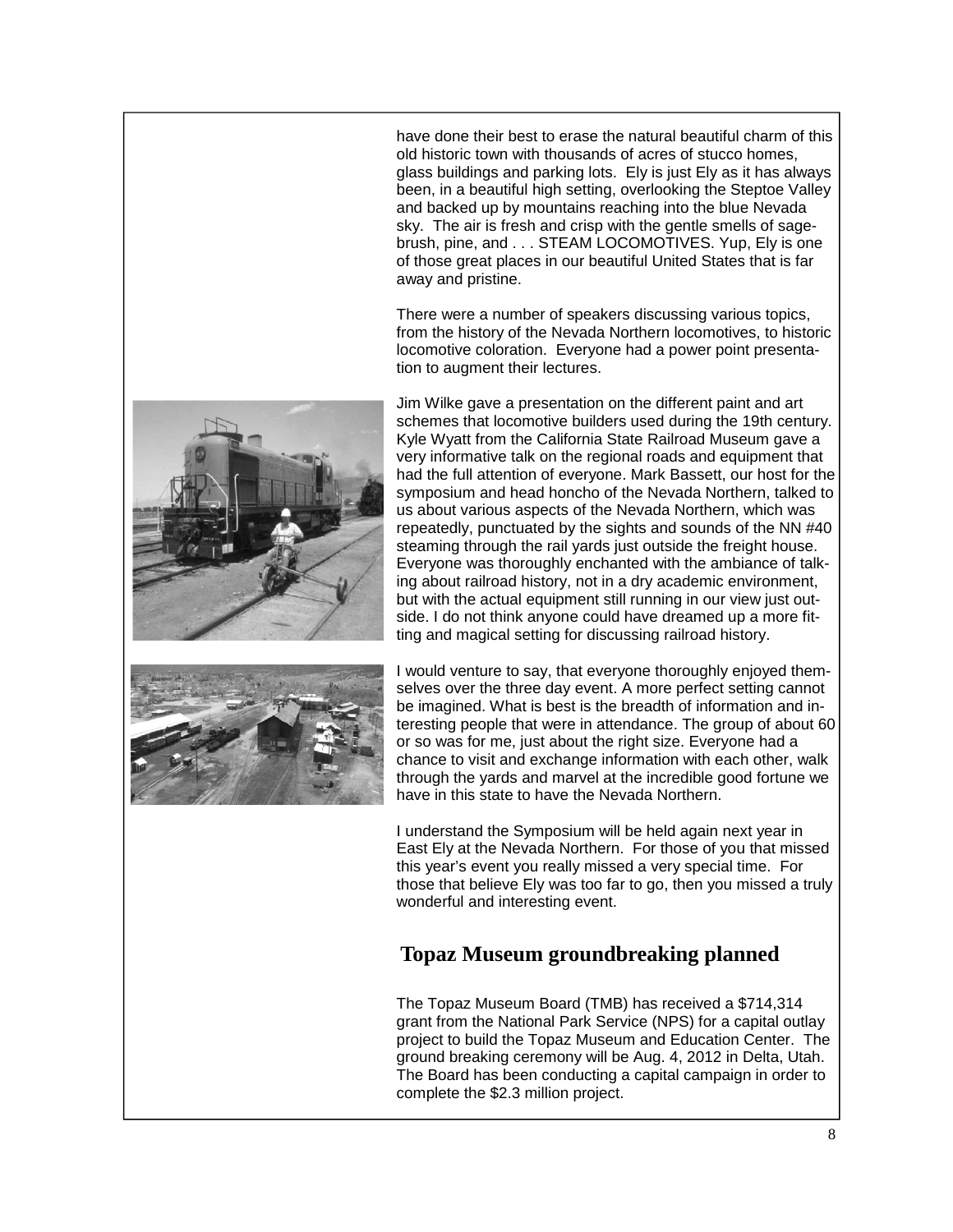The Museum will be located on Main Street in Delta, sixteen miles from the Topaz site. It will be 8,254 sq. ft. with an art gallery, exhibit space, curatorial facilities, office, and library.

The design of the building was completed by Alan Kawasaki, principle of Shah Kawasaki Architects located in Oakland. Alan's family, the Hayashidas, lived on Block 7 at Topaz. Rick Okabe, from the Topaz Museum Board, expressed the feelings of the entire Board when he said, "We are very pleased with this grant. Having the NPS endorsement will help us with our long-range funding."



With the addition of the NPS grant, the Board has now raised \$1.2 million of the \$2.3 million needed for the Museum and is continuing to work with Utah foundations and other interested individuals. Naming opportunities for various Topaz Museum exhibits will be available for donors who would like to honor friends or relatives who were incarcerated there.

*The new museum design (above, right) echoes elements of the original buildings that stood on the Topaz camp site (below).* 



The Topaz Museum and Education Center is part of a comprehensive preservation program begun in 1993 when the Board started buying the Topaz site to protect it from development. The TMB now owns 626 acres of the 640 acres where over 11,000 Japanese Americans were confined during World War II.

"Without financial help from former internees and their families, we would never have been able to save the Topaz site," said Jane Beckwith, president of the Topaz Museum Board. "While there are no original buildings left at Topaz, the walkways still reveal the exact place of most of the doorways of the barracks. The gardens scattered throughout the camp and foundations for the latrines and mess halls give haunting evidence of the remaining artifacts at Topaz."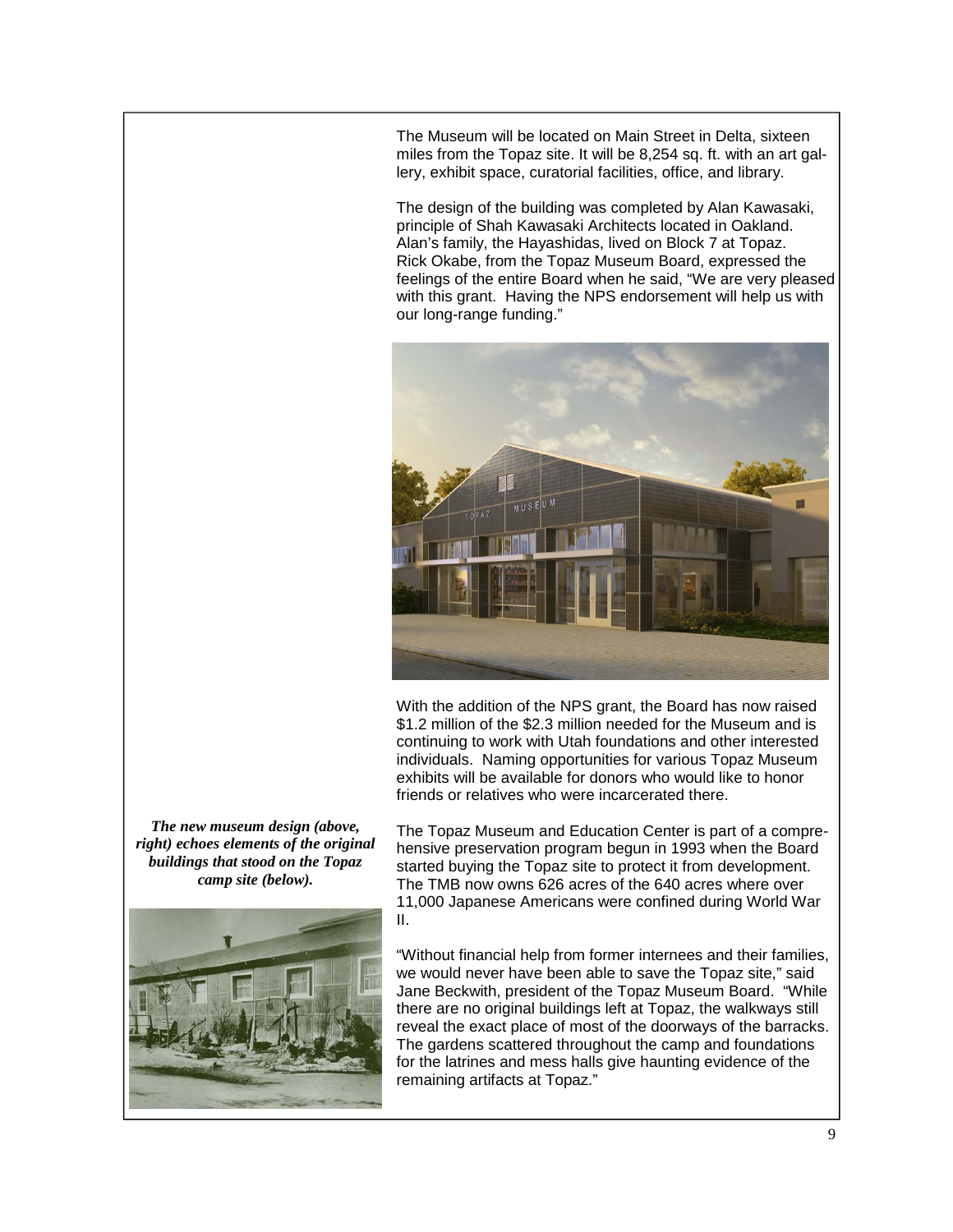In 2007 the NPS named the Topaz site a National Historic Landmark. A large crowd celebrated the ceremony, and Utah's Governor Jon Huntsman gave the keynote speech.

The Topaz Museum will house an extensive art collection of paintings done at Topaz. Artists represented in the collection include Miné Okubo, Chiura Obata, Charles Erabu Suiko Mikami, Thomas Ryosaku Matsuoka, Yajiro Okamoto, Kinji Utsumi, and others.

The capital campaign will continue in order to provide a suitable facility for the art and artifacts owned by the Topaz Museum. Those interested in making a donation may send checks the Topaz Museum, P.O. Box 241, Delta, Utah 84624, visit the website at www.topazmuseum.org or call 435-864-2098.

#### **BLM receives bids for Competitive Potash Leasing of Sevier Dry Lake**

 The Bureau of Land Management (BLM) has offered approximately 125,762 acres of the surface of the Sevier Dry Lake, about 30 miles southwest of Delta, Utah for competitive leasing of potassium-rich brines to produce potash last year. The Sevier Dry Lake is one of the most prominent geographic features within the Great Basin National Heritage Area.

The maximum lease size for a potash lease parcel under Federal rules for leasing solid minerals other than coal and oil shale is 2,560 acres. Consequently, BLM has divided Sevier Dry Lake into 64 lease parcels. The maximum acreage of potash lease holdings for one entity in one state totals 96,000 acres.

The leases would provide the lease holders with exclusive rights to the potash, but not to the land itself. The BLM expects that to develop the lease the lease holders will need to build dikes, ponds, associated access roads and other facilities in the lease area, and on surrounding rights of way. Extraction techniques could include a number of surface ditches to extract the shallow brines and a number of wells to extract deeper brines. These brines would be concentrated using solar evaporation. The minerals would then be harvested, compacted, and dried for transportation to market.

*Much of the dust blown from the surface of the Sevier Dry Lake may be potash salts* 



About 93 percent of the 2009 world potash production was consumed by the fertilizer industry. The United States imports 80 percent of the potash fertilizer used on its farms.

Once a lease is issued, the BLM must approve a mining plan before any mining can commence. The proposed mining plan must also be analyzed through the public process set out by the National Environmental Policy Act (NEPA). In addition, the State of Utah must issue a permit under the Utah Mined Land Reclamation Act of 1975.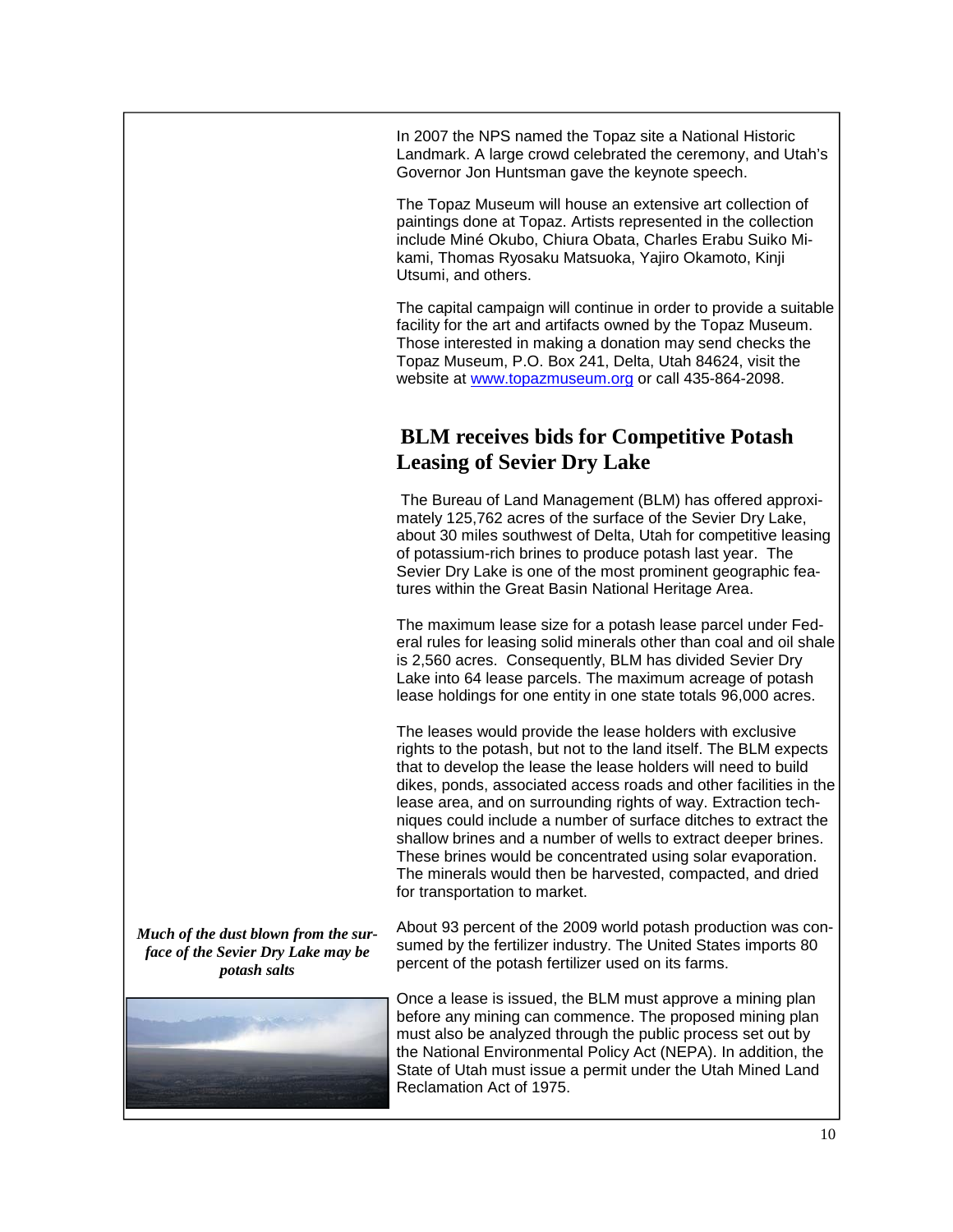The Sevier Dry Lake potash reserves were estimated by Hazen Research at 5.2 million tons. At a projected 50 percent recovery, production would continue for approximately 6.5 years at the rate of 400,000 tons per year. In addition, the mine would be in operation for an additional 2 to 3 years for the initial development. Final reclamation would likely proceed for several years after final potash production.

The potash deposits on Sevier Dry Lake were initially leased for development in the late 1970s. The lakebed of the Sevier Dry Lake was leased again in 1997. Although development began, neither of these previous leasing efforts resulted in commercial production.

In early 2009, the BLM received an Expression of Interest in leasing Potash on Sevier Lake. On January 22, 2010 the Fillmore Field Office initiated the NEPA process for the consideration of this activity. The Environmental Assessment (EA) was written and posted on the Utah Environmental Notification Bulletin Board on September 20, 2010 for a 30 day comment period. In its comments on the EA, the Southern Utah Wilderness Alliance recommended that the area be reviewed for wilderness character. The BLM determined that this constituted new information and would need to be considered in the EA. The BLM also determined that a wilderness inventory for the area should be completed in compliance with Secretarial Order 3310 issued on December 23, 2010. Following completion of this inventory, the BLM has determined that the Sevier Lake does not have wilderness characteristics. The determination was based on the lack of outstanding opportunities for "solitude," as well as the lack of outstanding opportunities for a "primitive and unconfined recreation experience." A large portion of the dry lake bed also failed to meet the requirements for "naturalness."

This decision is documented in the EA and associated Decision Record for the Sevier Lake Competitive Potash Leasing Proposal.

 Out of four bidding entities, Peak Minerals Inc was the highest bidder on all 64 parcels offered at the April 5 Bureau of Land Management competitive potash lease sale. Peak Minerals bid \$203.57 per acre on all 64 parcels totaling approximately 125,762 acres of potassium-rich brines to produce potash. The acres offered in the sale are geographically known as the Dry Sevier Lake bed.

 Due to federal rules on the leasing of solid minerals, an entity in one state may lease no more than 96,000 acres. Therefore, Peak Minerals Inc will be required to relinquish parcels until they meet the 96,000-acre limit. The relinquished parcels will be offered to the second highest bidder on each individual parcel. The second highest bidder has the option to accept or reject the offer. The other bidders were Great Salt Lake Minerals Corp, Luke Kline and Mathews Eggers, and Bro Energy LLC.

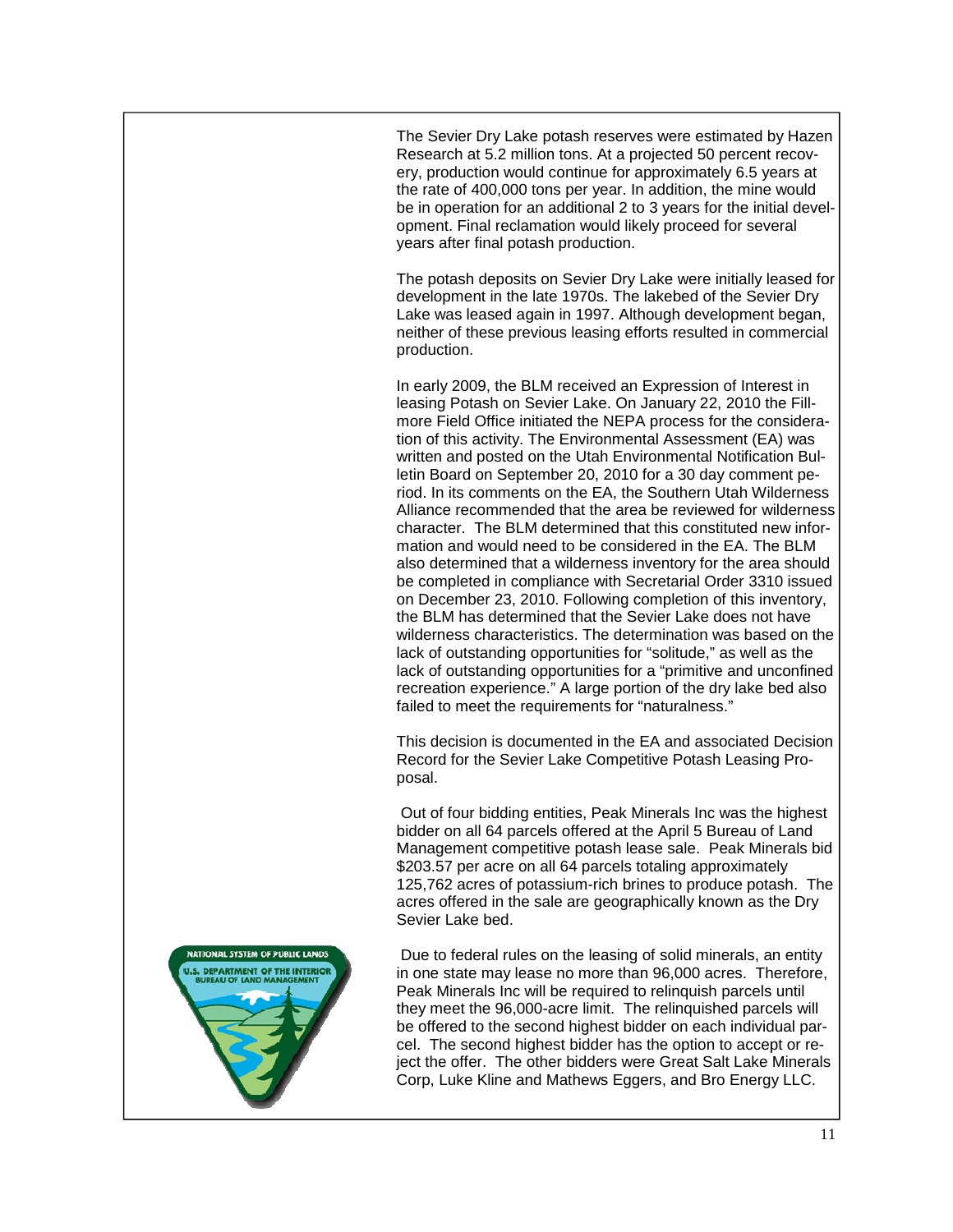The BLM manages more than 245 million acres of public land, the most of any Federal agency. This land, known as the National System of Public Lands, is primarily located in 12 Western states, including Alaska. The BLM also administers 700 million acres of sub-surface mineral estate throughout the nation. In Fiscal Year (FY) 2011, recreational and other activities on BLM-managed land contributed more than \$130 billion to the U.S. economy and supported more than 600,000 American jobs. The Bureau is also one of a handful of agencies that collects more revenue than it spends. In FY 2012, nearly \$5.7 billion will be generated on lands managed by the BLM, which operates on a \$1.1 billion budget. The BLM's multiple-use mission is to sustain the health and productivity of the public lands for the use and enjoyment of present and future generations. The Bureau accomplishes this by managing such activities as outdoor recreation, livestock grazing, mineral development, and energy production, and by conserving natural, historical, cultural, and other resources on public lands.

#### **When will the GBNHA's dark skies be darkest for best celestial viewing?**

Much of the Great Basin National Heritage Area is a great place to view the heavens. There are hundreds of cloudless nights each year, the pollution levels are low and there is little man made ambient light to damper the viewer's appreciation of tiny dim points of light from the sky. The graphic below gives some idea of how dark the night skies really are in comparison with far off metropolitan areas.



*This computer generated model from satellite data indicates locations of light and surrounding skyglow. The GBNHA (outlined) is an area that contains some of the least of these.* 

One of the most celebrated locations for night sky viewing is the Great Basin National Park (almost smack dab in the middle of the GBNHA). Frequently rangers and astronomer/volunteers are on hand there with telescopes and interpretation of the eve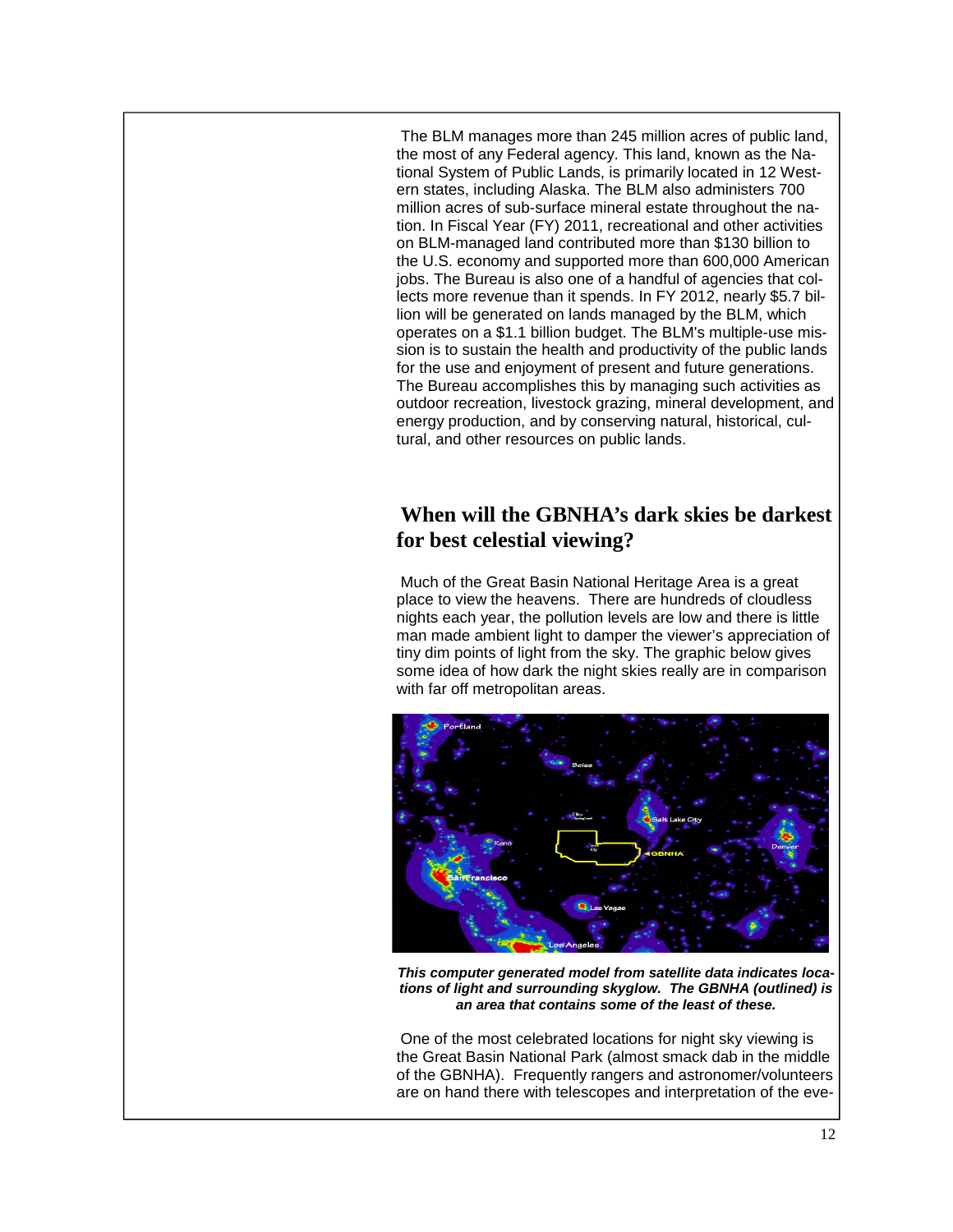ning's celestial events. But with visitors often traveling some distance in hopes of experiencing a great clear sky, what can be done to assure that indeed the sky will be generally unobstructed when a visit is contemplated?

 Fortunately there is a web site for just that purpose—to forecast clear skies. It looks like this:



Centered on the Lower Lehman Campground in Great Basin National Park.

It's an astronomer's forecast. It shows what viewing is likely to be like for up to the next two days. It's a prediction of when Great Basin National Park, NV, will have good weather for astronomical observing.

The data comes from a forecast model developed by Allan Rahill of the Canadian Meteorological Center. CMC's numerical weather forecasts are unique because they are specifically designed for astronomers. But they have 763 forecast maps. So, Attilla Danko wrote a script to generate the images like the one above which summarizes CMC's forecast images just for Great Basin National Park and the surroundings out to about 10 miles.

The chart is read by looking at the rows labeled sky conditions. Blue blocks indicate good opportunities to observe. The darker the blue the better. The more rows (except the bottom one) that have dark blue better yet.

The chart takes into consideration cloud cover, **transparency**  (based on the amount of water vapor in the air), **seeing** (based on air turbulence combined with temperature differences in the atmosphere), **darkness** (based on daylight, dusk, twilight, and interference from moonlight), **wind** (that might shake a telescope), **humidity** (that could create dew on telescope optics) and **temperature** (that also might affect optics not to mention the comfort of the viewer).

To view an up to date chart visit: http://cleardarksky.com/c/GrtBsnNPkNVkey.html or http://cleardarksky.com/csk/prov/Nevada\_charts.html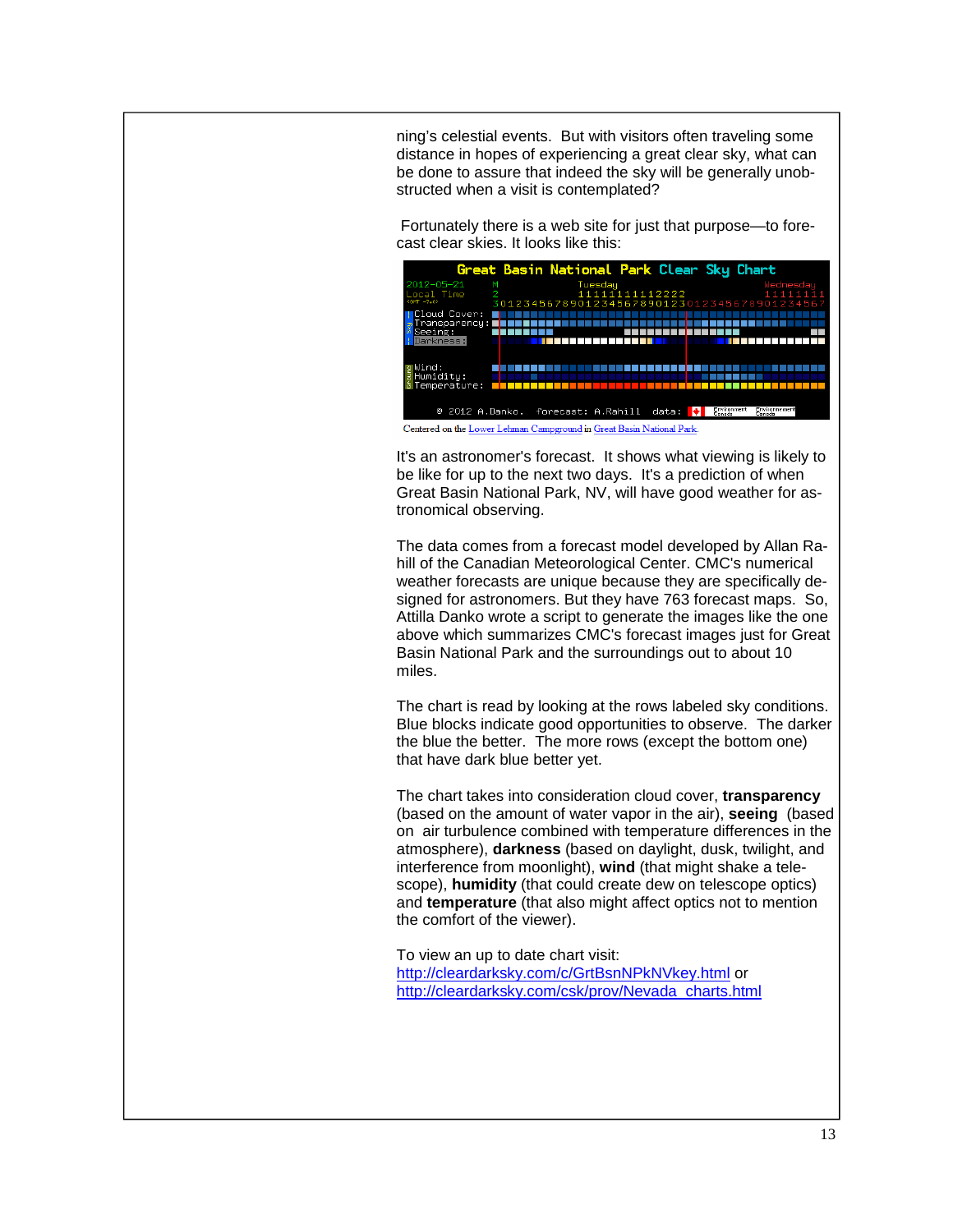### **Rodeo presents some of the most enduring of the GBNHA heritage activities**

The annual Days of the Old West Rodeo returns to the fairgrounds in Delta, Utah on June  $7<sup>th</sup>$ . This is a Professional Rodeo Cowboys Association event which means top contestants compete in steer wrestling, team roping, saddle bronc riding, WPRA Barrel Racing, tie-down roping, and bull riding. The rodeo is kicked off with a parade down the main street of Delta at 6:30 p.m. on Thursday June 7. Folks who ride their own horse in the parade receive a free ticket to the rodeo. Rodeo performances take place at 8 p.m. June 7-9. Associated events include June 8th Annual Poker Ride, June 9th Tough Enough to Wear Pink night, and the specialty act will be Punkintown.



*Last year's Days of the Old West Rodeo provided lots of riding excitement* 

#### **Youth summer campers will have fun with pioneer activities**

The Great Basin Heritage Area Partnership will co-sponsor a series of youth summer camps at Fillmore, Utah's Territorial Statehouse. The three day, two night program offered June through August will bring hundreds of youth from the Wasatch Front to the rural area of Utah. It will expose them to local, state and national heritage. Campers will gain insight into the challenges early settlers faced as they pioneered the desert. Pioneer activities include wood working, cabin building, rock working, candle making, rope making, spinning, weaving, quilting and (all important for pioneer desert farmers) water channeling.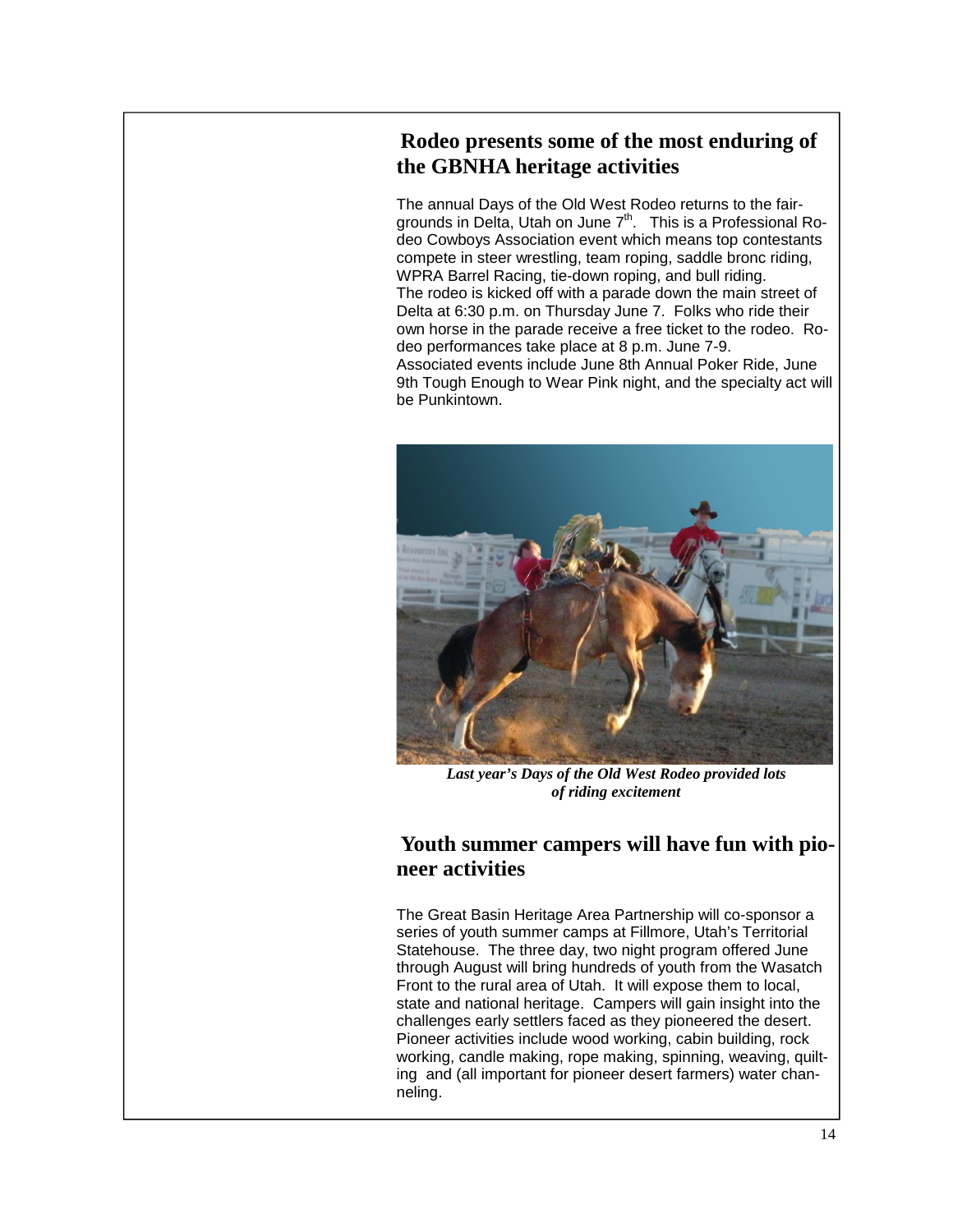## **Car show highlights an unconventional heritage activity**



*Shown above is Bruce Bourgain's classic 1955 Chevy Bel-Aire. It was named the 2011 Best of Show vehicle.* 

Unconventionally thought of as a heritage activity is the restoration or modification of cars trucks and motorcycles. This is, however, a big activity within the Great Basin National Heritage Area. The White Pine Rodders Car Club was organized in rural Ely, Nevada in 1993. Each year over the club's life it has held a benefit car show. Its annual scholarship program awards two scholarships a year to seniors who plan to go into a trade school occupation. This year will marks the 19<sup>th</sup> annual White Pine Rodders' Car Show to be held August  $10^{th}$  and  $11^{th}$  in Ely.

Classes of vehicles displayed include stock cars and trucks, custom cars and trucks, Corvettes, convertibles, 4 wheel drives, motorcycles and European and Japanese cars and trucks. Hot rods and not-street-legal modified cars will also be shown. Trophies will be presented for best vehicles shown.

Additional activities planned are reportedly include Hot-wheel races, a poker walk, a fan belt toss, a nickel scramble (whatever that may be), slow drags and a loudest pipes contest. And, of course, there will be 50s and 60s music—obviously proving the heritage values of the show!

#### **Fillmore once again hosts the National ATV Jamboree**